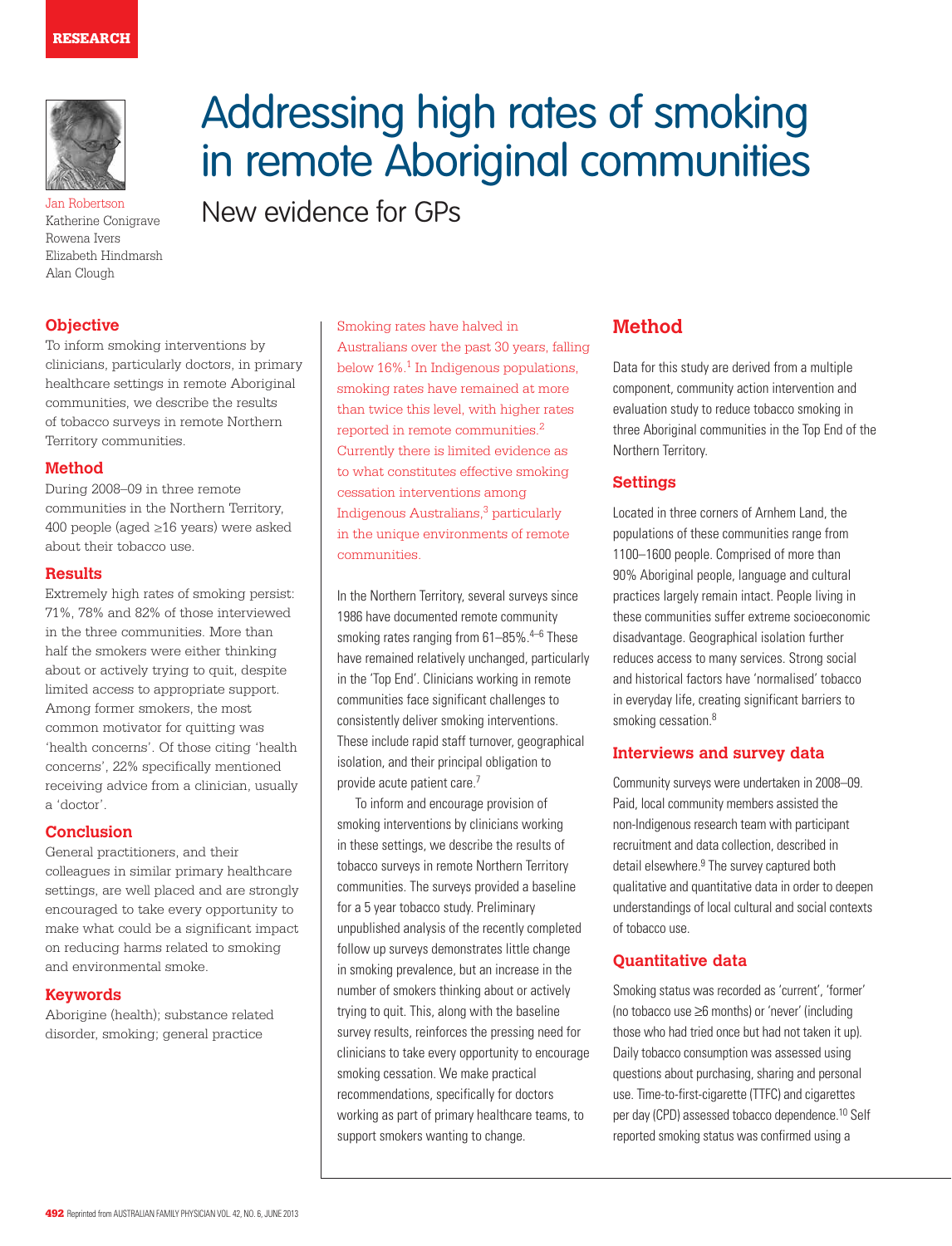handheld expired breath carbon monoxide monitor. Current smokers were asked to clarify any intentions about quitting (thinking, trying, not thinking). Former and current smokers were asked if they decided to quit with or without medical advice or support. Knowledge and use of cessation medicines, factors contributing to changing smoking, and whether participants restricted smoking in selected environments were documented.

## **Qualitative information**

'Current' and 'former' smokers were invited to plot their tobacco journey from uptake to time of interview. Details of general concerns about tobacco use, quit attempts and relapse were recorded.

Free nicotine replacement therapy (NRT) in the form of patches (21 mg) and gum (2 mg and 4 mg) were offered (where appropriate) for participants to try, along with information about effective use.

# **Results**

#### **Tobacco users in the sample**

The study sample comprised 15% of the total number of Indigenous population aged 16 years or over (400 participants). In the sample, 76% were current tobacco users with prevalence varying from 71% to 82% across communities. There was little difference between the proportion of males and females who were current users overall. Former users comprised 10% of the sample, while 14% had never used tobacco (Table 1).

Average age of first use among current users was 17 years (range 4–38 years), varying little between the communities  $(p=0.161)$  and between males and females ( $p=0.946$ ). The average age of first use among current users in the younger age bracket (16–29 years) was consistently lower by 1.5–2 years than in users aged 30+ years.

## **Current smokers**

The few users who exclusively chewed tobacco were excluded. Around 75% of the current smokers smoked daily (Table 1) with no differences in daily smoking between males and females across the communities. Daily use was often reported as constrained by lack of money on the 'off' pay week. Of those who provided details of daily consumption, 44% smoked <10

CPD. Generally, males were heavier smokers than females  $(p=0.005)$ .

Among the current smokers, 291 provided information about TTFC. Of these, 41% reported that they had their first cigarette after breakfast or later. In data not shown, we found heavier smokers were almost three times more likely to smoke 'first thing'  $(p=0.001)$  and nine times more likely to smoke 'during the night' ( $p$ <0.001). However, it is noteworthy that one-third of those who smoked during the night or smoked first thing were lighter smokers.

Across the communities, 1 in 8 of the current smokers reported they were actively trying to quit or cut down at time of interview (Table 2): 'Trying to wait at least 2 hours between smokes'. 'I'm trying to quit. I go out bush to get away'. A further 60% reported they were thinking about quitting: 'I want to quit – want to live long to see granddaughter'. 'I'm thinking about quitting a little bit – I'm in footy training now'. The remaining 27% said they were not thinking about changing their smoking: 'I can't quit, it's difficult; everyone will say we want to quit, but can't'. 'I can't quit, I will smoke till I die'. Overall, females were around

| Table 1. Tobacco use by gender, including patterns of use by gender among current smokers |  |  |  |  |  |  |
|-------------------------------------------------------------------------------------------|--|--|--|--|--|--|
|-------------------------------------------------------------------------------------------|--|--|--|--|--|--|

|                                        | Total sample $(n=400)$    |                        |          |
|----------------------------------------|---------------------------|------------------------|----------|
| <b>Tobacco use</b>                     | Female<br>$n = 194$       | <b>Male</b><br>$n=206$ | p value* |
| Never used tobacco                     | $31(16\%)$                | $(11\%)$<br>23         | 0.337    |
| Former user                            | $18$ $(9\%)^{\dagger}$    | $(11\%)^{\S}$<br>23    |          |
| Current user                           | $145$ $(75\%)^{\ddagger}$ | 160 (78%)              |          |
|                                        | Current smokers $(n=301)$ |                        |          |
| Daily smoker $(n=223/301)$             | 107 (76%)                 | 116 (73%)              | 0.550    |
| Consumption $(n=225)$ **               |                           |                        |          |
| Smokes <10 cigarettes per day          | (54%)<br>59               | (35%)<br>41            | 0.005    |
| Smokes >10 cigarettes per day          | $(46\%)$<br>50            | (65%)<br>75            |          |
| Time-to-first cigarette $(n=291)$ **   |                           |                        |          |
| After breakfast                        | (45%)<br>61               | (37%)<br>57            | 0.134    |
| First thing/during the night           | 74<br>(55%)               | (63%)<br>99            |          |
| Intentions toward smoking $(n=297)$ ** |                           |                        |          |
| Thinking about/trying to quit smoking  | 91<br>(65%)               | 125 (80%)              | 0.005    |
| Not thinking about quitting            | (35%)<br>49               | 32<br>$(20\%)$         |          |

\* Pearson chi-square comparing proportions in each group and t-tests comparing mean age of first use in each age group

\*\* Number of current and former smokers who provided this information

† Includes two women who were former users who exclusively chewed tobacco

‡ Includes four women in one community currently using tobacco who chewed but did not smoke it

§ Includes one former male user in one community who exclusively chewed tobacco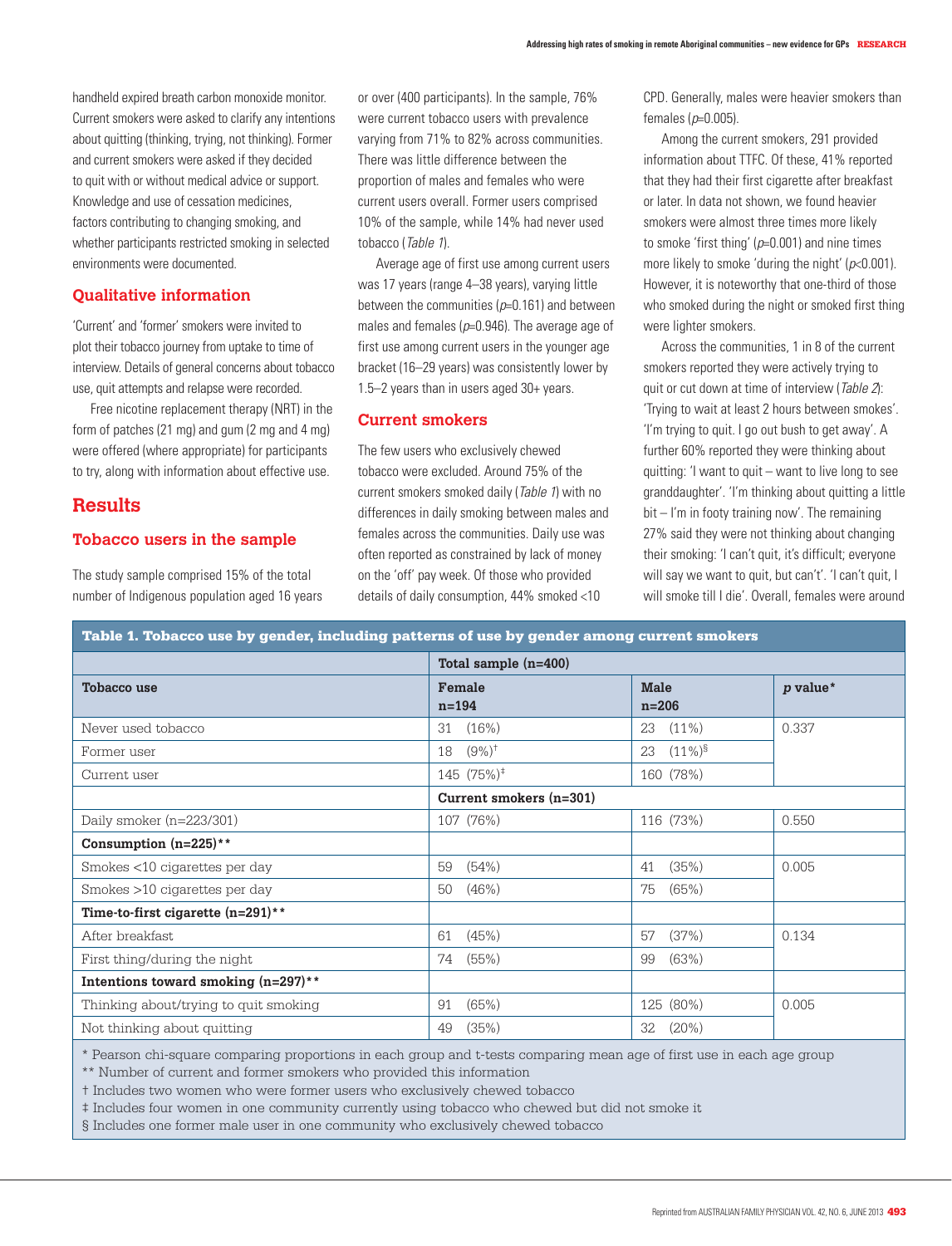half as likely to report thinking about or actively trying to quit.

There was general willingness to try nicotine gum and patches. Several participants reported that patches did not adhere well to skin in humid conditions. Some participants reported that the gums reduced 'starving for ngarali [tobacco]', enabling reduced daily consumption.

Females were considerably more likely to restrict their smoking in selected environments, such as inside homes or cars (data not shown)  $(p=0.005)$ : 'I take the kids outside when I'm smoking'. 'I smoke outside the house – my uncle had an operation so I don't smoke around him'.

Overwhelmingly the most frequently mentioned concerns were regarding the impact of tobacco on health of self and/or others, children smoking and their young age of uptake: 'Too many kids smoking – younger than me when I started'. 'Children as young as 8–9 years starting to smoke'.

# **Quit attempts**

Information about quit attempts was provided by 145 current and 38 former smokers. With very little difference between current and former smokers, these groups have been combined (Table 2). Females seemed more likely to attempt to quit with medical advice, males making their own decision. Less than a third of the current

and former smokers knew about cessation medications and only 16% reported having ever tried them (*Table 2*). Medicines most frequently identified by participants were NRT patches and gums. Only three reported being prescribed varenicline, and all stated they had not felt confident to use it. Knowledge about how to use any of these medications effectively was rare.

Periods of both voluntary and enforced abstinence were regarded uniformly by participants as quit attempts and therefore have been reported as such, eg. lack of access to tobacco through bedridden hospitalisation or isolation from a retail outlet. Spending time on outstations away from the main community was perceived as a good opportunity to quit because of reduced access to tobacco, reduced cue exposure and more diversion opportunities: 'I was stuck on the outstation in the wet season. Ran out of tobacco. I was eating well, hunting turtle and dugong, helps stay off the ngarali [tobacco]'

Information about relapse was provided by 72 of those who made at least one quit attempt (data not shown). 'Cue exposure' was identified by 65% of these as the main reason for relapse, eg. 'I came back to the community and I'm surrounded by smokers' and 'My wife and friends all smoke, so it's too hard to give up'.

| Table 2. Characteristics of the quit attempts made                    |                                                  |                          |                |  |
|-----------------------------------------------------------------------|--------------------------------------------------|--------------------------|----------------|--|
|                                                                       | Current $(n=145)$ and former<br>smokers $(n=38)$ |                          |                |  |
|                                                                       | Female<br>$n=79$                                 | <b>Male</b><br>$n = 104$ | <i>p</i> value |  |
| Quit attempts $(n=183)^*$                                             |                                                  |                          |                |  |
| One only                                                              | 59 (75%)                                         | 79 (76%)                 | 0.842          |  |
| More than one                                                         | 20 (25%)                                         | 25 (24%)                 |                |  |
| Quit attempt informed by $(n=154)^*$                                  |                                                  |                          |                |  |
| Own decision without medical advice or<br>support                     | 34 (58%)                                         | 72 (77%)                 | 0.004          |  |
| Medical advice and/or diagnosed tobacco-<br>related medical condition | 27 (44%)                                         | 21 (23%)                 |                |  |
| Knowledge and use of cessation<br>pharmacotherapies $(n=158)^*$       |                                                  |                          |                |  |
| Knew nothing about them                                               | 24 (37%)                                         | 36 (39%)                 |                |  |
| Knew about them but never used                                        | 27 (42%)                                         | 46 (49%)                 | 0.243          |  |
| Tried pharmacotherapies                                               | 14 (22%)                                         | 11 (12%)                 |                |  |
| * Number of current and former smokers who provided this information  |                                                  |                          |                |  |

## **Motivators to quit**

Of the 145 current smokers who had made at least one quit attempt, 134 provided information about motivators to quit. Major motivators in descending frequency of mention include:

- concern about a diagnosed chronic or acute health condition or physical sign, such as shortness of breath
- lack of access to tobacco
- pregnancy
- advised by a doctor to quit (neither nurses nor Indigenous health workers [IHWs] were reported as having provided this advice)
- • concern for future health
- role model, particularly as a parent but also as a health worker
- wanting to increase fitness
- demand sharing pressures
- death in the family
- social marketing
- • cost.

# **Discussion**

Community based approaches have been advocated to promote health and prevent disease, particularly those that emphasise changing social norms.11 With extraordinary rates of smoking in these populations, we advise that interventions by clinicians at the individual level are more likely to be successful if part of a range of concurrent community based intervention components. Recent research has identified the need to improve the uptake of secondary preventive strategies such as brief interventions.<sup>12</sup> Offering assistance with quitting is more effective than merely advice to quit.<sup>13</sup> Among the current and former smokers it was evident that doctors played an important role in motivating smokers to quit. Because smoking journeys were long, quit attempts were recounted by participants as having occurred over the past 40 years, indicating that the work of doctors has been a consistent, long term force for change in these settings.<sup>14</sup>

While biofeedback has been found to have limited impact on increasing cessation,<sup>15</sup> the carbon monoxide monitor was found to be a consistently useful tool to engage survey participants and other members of these communities in brief interventions.

Time-to-first cigarette, including waking through the night, is an indicator of dependence which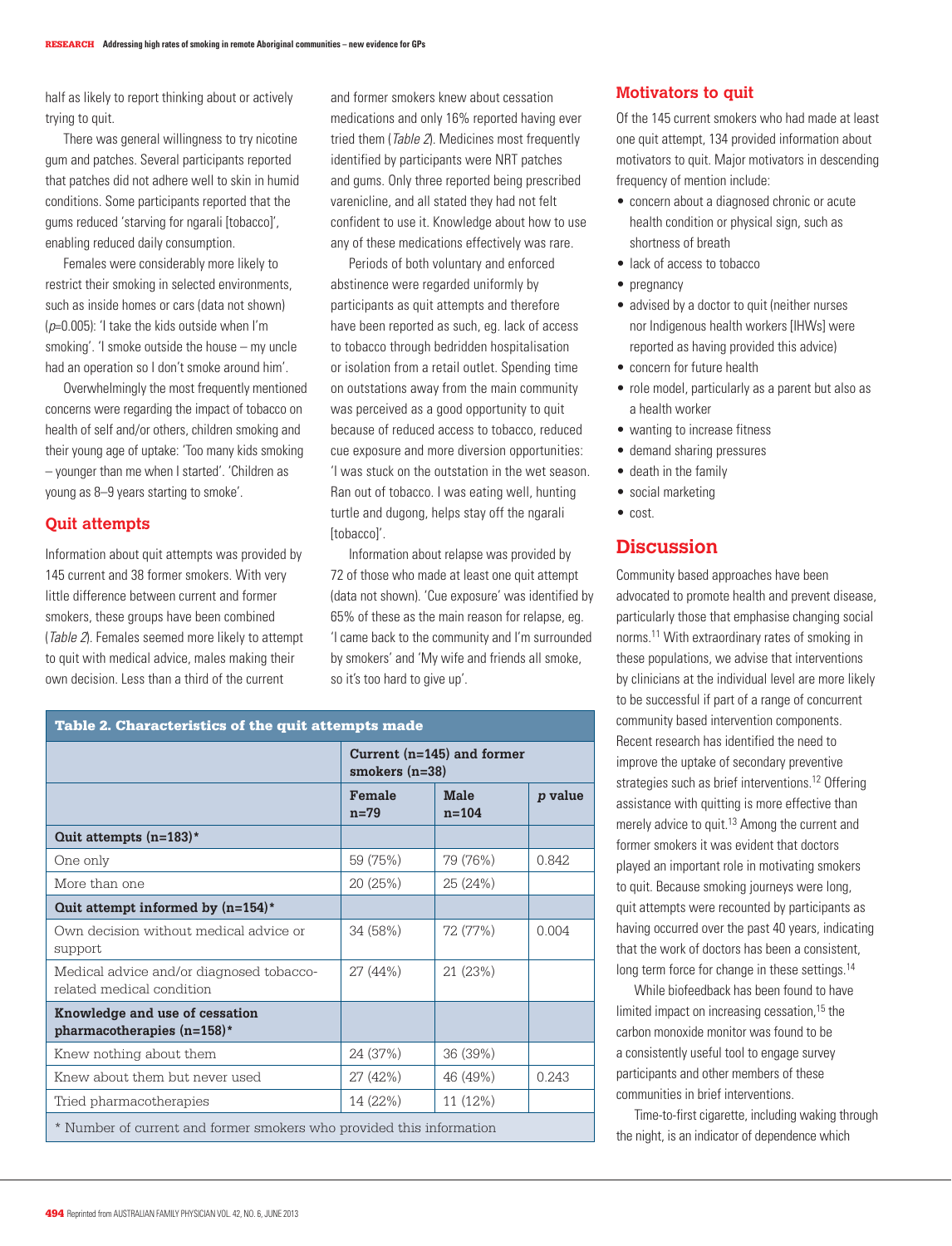may require more intense levels of treatment.<sup>10</sup> This study showed that even light smokers woke during the night for a cigarette, possibly reflecting the impact of environmental factors, such as overcrowding with consequent disturbed sleep, rather than nicotine withdrawal, per se. Thorough exploration of compulsion to use and presence of withdrawal symptoms before prescribing cessation medications is recommended <sup>16</sup>

A 2008 Australian survey (n=697) revealed that 45.6% of quitters used cessation medications,17 a considerably higher proportion than found in these communities. Despite their reported readiness for change, smokers in the study communities had little knowledge of cessation methods or medications. This raises issues of both access and awareness. More time may be needed to ensure that patients understand

| Recommended practice points                                                                              | <b>Practical examples</b>                                                                                                                                                                                                                                                                                                                                                                                                                                |  |
|----------------------------------------------------------------------------------------------------------|----------------------------------------------------------------------------------------------------------------------------------------------------------------------------------------------------------------------------------------------------------------------------------------------------------------------------------------------------------------------------------------------------------------------------------------------------------|--|
| Record the smoking status of all<br>patients                                                             | This may be systematically collected through<br>adult health checks or other routine screening<br>processes. (National recommendations are to<br>screen patients aged 10 years or over for smoking<br>history)                                                                                                                                                                                                                                           |  |
| Make the most of every<br>opportunity to engage all<br>smokers in brief interventions                    | Ask patients if they have any concerns about<br>smoking. Results from the breath carbon<br>monoxide monitor can open the doorway to brief<br>interventions (eg. discussing the presence of<br>invisible poisons from the burning cigarette and<br>that carbon monoxide is only one of thousands<br>of poisons in tobacco smoke). Offer cessation<br>support as well as quit advice                                                                       |  |
| Engage with pregnant women<br>who are smokers                                                            | Many clinics do not have on-site midwives.<br>IHWs, particularly those working in women's<br>business as either clinic based health workers<br>or community educators, should have thorough<br>knowledge of tobacco related harms and<br>cessation support, including medications                                                                                                                                                                        |  |
| Establish the patient has a<br>clear understanding of how<br>to use cessation medications<br>effectively | This may involve simple but thorough<br>explanations of the process of addiction,<br>particularly if prescribing NRT (eg. talking<br>about craving in terms of the brain starving<br>for nicotine). A health worker may assist with<br>interpretation and also confirm or clarify the<br>patient's understandings                                                                                                                                        |  |
| Be prepared to discuss tobacco<br>use within the local cultural<br>context.                              | How is tobacco used? Is it chewed or smoked?<br>In parts of Arnhem Land there are strong cultural<br>connections to tobacco, including ceremonial<br>obligations that would need acknowledgement<br>in treatment plans. Find a cultural mentor who<br>will explain these matters. Are there community<br>based or visiting tobacco workers you can liaise<br>with?                                                                                       |  |
| Actively promote the benefits<br>of smoke-free environments.<br>particularly homes and cars              | Discuss the idea of not sharing poisons with<br>other non-smoking family members, especially<br>babies, small children and the frail elderly. If<br>family members are trying to quit, a smoke-free<br>home is the rest of the family's commitment to<br>supporting a healthy choice. Have signage or<br>posters on hand that can be placed in homes.<br>Often families shifting into new houses are<br>interested in starting out with smoke-free rules |  |

# Table 3. Practice points and examples for clinicians undertaking tobacco interventions in remote community settings

effective treatment regimens. Less dependent smokers may benefit from short acting NRT which is not readily available.<sup>18</sup> When prescribing varenicline, potential risks should be weighed up against cessation benefits, and patients asked to immediately report adverse effects.<sup>19</sup>

Follow up is an important feature of relapse prevention, both to address prolonged withdrawal symptoms and develop relapse prevention strategies.<sup>20</sup> Initial follow up should be within the first week,<sup>21</sup> which may entail a home visit. Local IHWs or 'tobacco workers' may be able to assist. Engaging in reciprocal learning approaches with local IHWs should contribute to the adaptation of cessation interventions to suit the cultural context.<sup>7</sup> Cue exposure was cited as the major reason for relapse. In other settings, smoke free homes encourage quit attempts and reduce relapse.<sup>22</sup> Advocacy for smoke free homes and other environments has generally been well received over the life of the project.<sup>23</sup>

Among the general population in Australia, the main motivators for changing smoking have been concerns about health impacts and the  $f$ inancial cost. $<sup>1</sup>$  In our baseline surveys, while</sup> health concerns were also a major motivator, cost ranked last, perhaps because daily consumption is about half that of the general Indigenous population,2 and therefore less of a financial burden. Highly ranked motivators included pregnancy and advice by a doctor. Antenatal presentations provide a major opportunity to engage in brief interventions that should be well received. Lack of access to tobacco was a major factor in quit attempts and those embarking on cessation may be encouraged to spend some time on an outstation in the early weeks.

# **Limitations**

The study sample was not randomly selected so results cannot be generalised. However, participants were opportunistically recruited and reflected age and gender balances of each community.

# **Recommendations and conclusions**

We refer readers to the National guide to a preventive health assessment for Aboriginal and Torres Strait Islander people,<sup>24</sup> and offer our own recommendations for practice, with